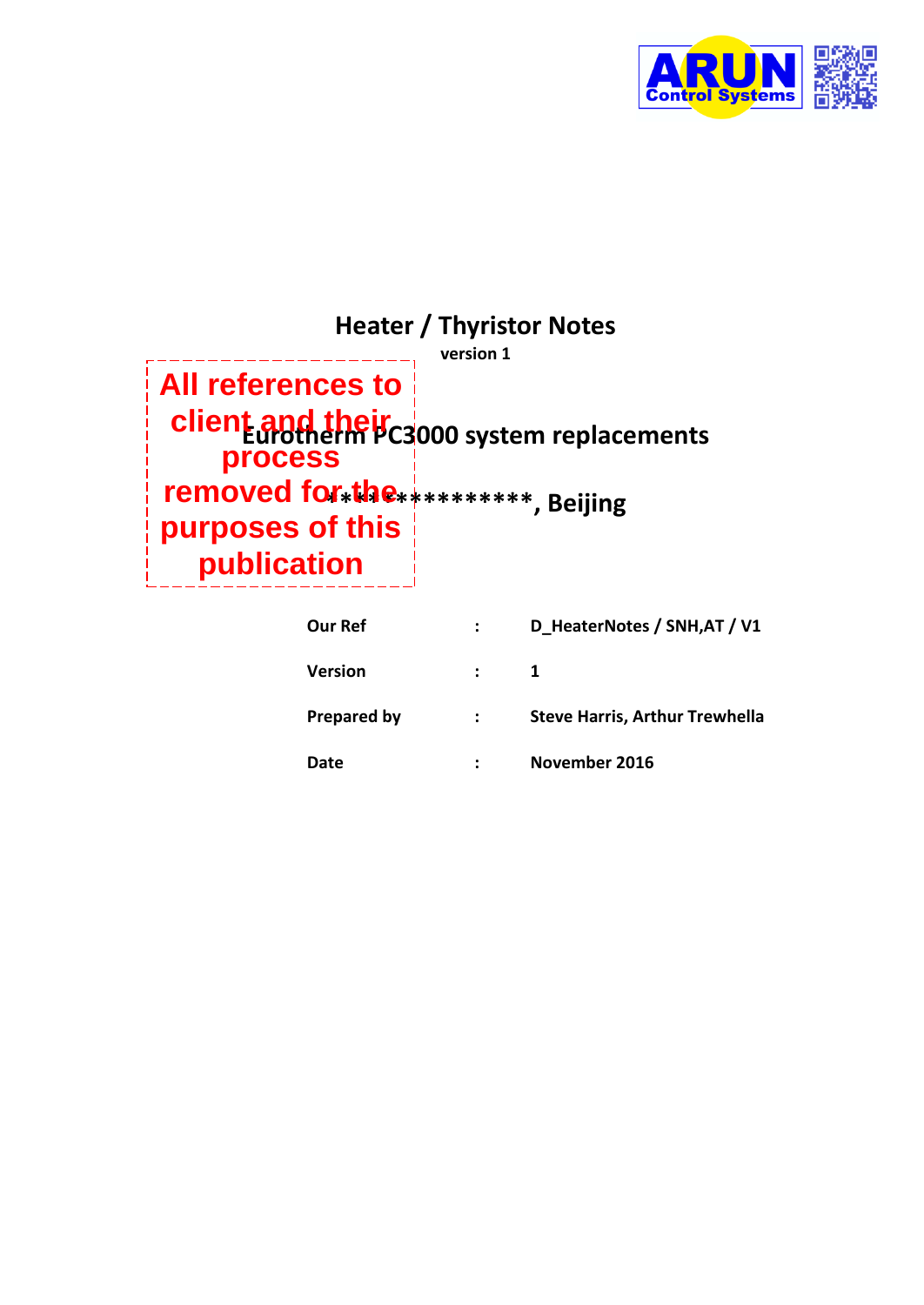#### **Contents**

| 1.1   | <b>Discussion Document</b>      | 4                       |
|-------|---------------------------------|-------------------------|
| $1.2$ | <b>Purpose of this Document</b> | $\overline{\mathbf{4}}$ |
|       |                                 | .5                      |
|       |                                 | .6                      |
| 3.1   | <b>Known Details</b>            | 6                       |
| 3.2   | <b>Calculated Power</b>         | 6                       |
| 3.3   | <b>Assumed Circuit</b>          | $\overline{7}$          |
| 3.4   | <b>Alternate Circuit</b>        | 8                       |
| 3.5   | <b>Heat Dissipation</b>         | 8                       |
| 3.6   | <b>Conclusions</b>              | 9                       |

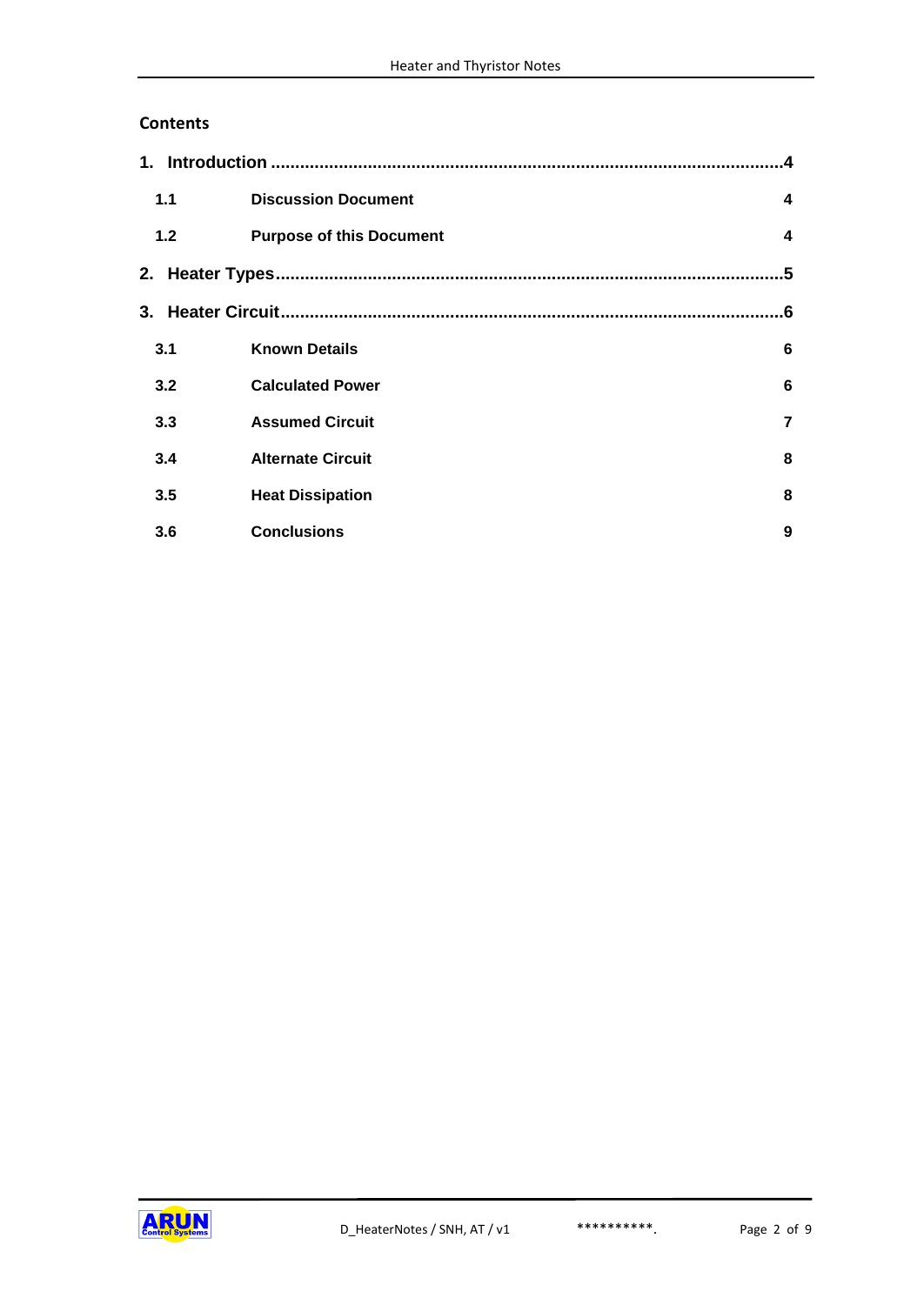# **Version Control**

| Version | Date     | Description      |
|---------|----------|------------------|
| 1       | 11/11/16 | Original release |
|         |          |                  |
|         |          |                  |
|         |          |                  |
|         |          |                  |
|         |          |                  |
|         |          |                  |
|         |          |                  |
|         |          |                  |
|         |          |                  |
|         |          |                  |
|         |          |                  |
|         |          |                  |
|         |          |                  |
|         |          |                  |
|         |          |                  |
|         |          |                  |
|         |          |                  |

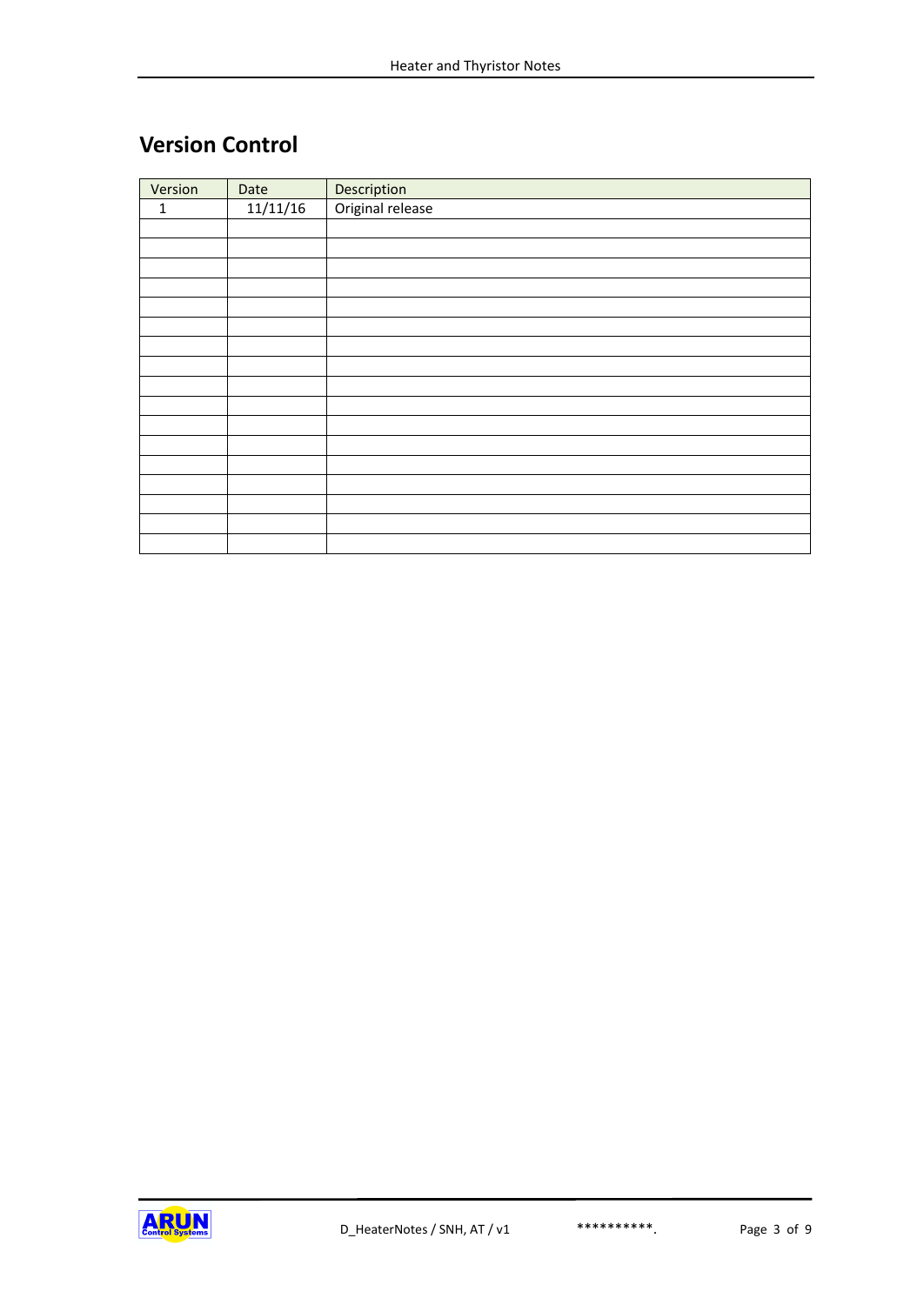## <span id="page-3-0"></span>**1. Introduction**

#### <span id="page-3-1"></span>**1.1 Discussion Document**

The details of this document will be added to the Discussion Document D\*\*\*\*\*, if another release is called for.

#### <span id="page-3-2"></span>**1.2 Purpose of this Document**

Whilst reviewing the different thyristor options and prices, it became clear that it was necessary to look beyond simply offering a straight replacement to;

- provide the best price
- lower the heat generated within the control panel

It is understood that the original idea was to look into upgrading the aging thyristors currently installed in the control panels with modern devices that would be easier to maintain and connect via Ethernet to the control systems and data logging systems. There would be clear benefits to the simplified installation and inbuilt diagnostics that the Ethernet devices offer.

Several different manufacturers thyristors were reviewed, but this document does not intend to cover those details. That will be covered at a later date.

This document will show our understanding of the current heater circuit and alternate costs involved. All the thyristor manufacturers had similar pricing strategies and for the purposes of simple comparisons in this document, only the Eurotherm Schneider thyristors are shown.

The prices shown are UK list price. Attractive discounts will be available once the purchasing schedule is known.

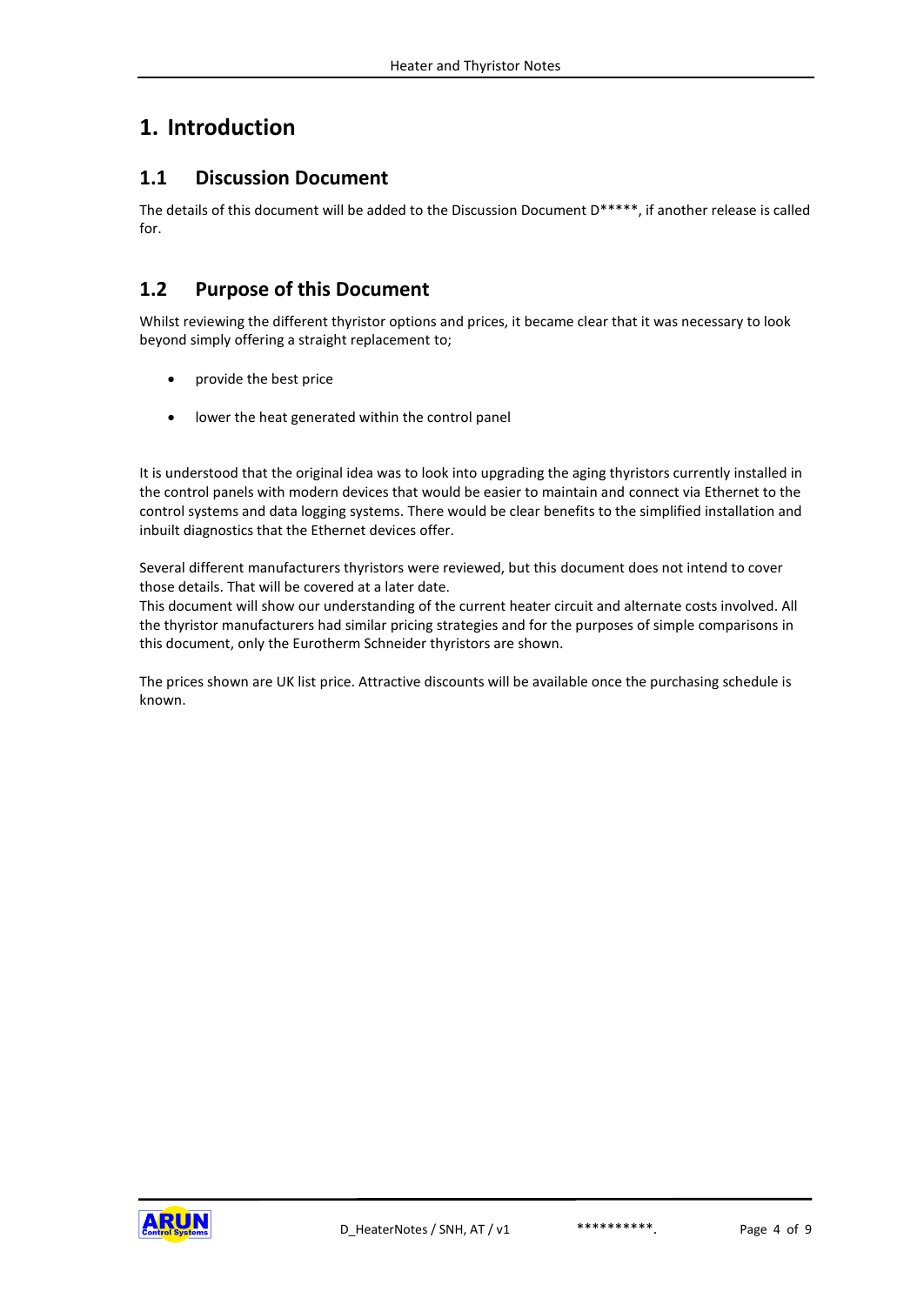# <span id="page-4-0"></span>**2. Heater Types**

There are many Kanthal heater types, most of which could be used at \*\*\*\*\*\*\*\*\*\*.

Examples include;

| Kanthal A-1        | FeCrAl                  | $1400^{\circ}$ C |
|--------------------|-------------------------|------------------|
| Kanthal Super ER   | Mo(Si, Al) <sub>2</sub> | 1580°C           |
| Kanthal Super 1700 | MoSi <sub>2</sub>       | 1700°C           |
| Kanthal Super RA   | MoSi <sub>2</sub>       | 1700°C           |
| Kanthal Super 1800 | MoSi <sub>2</sub>       | 1800°C           |
| Kanthal Super HT   | MoSi <sub>2</sub>       | 1830°C           |
| Kanthal Super 1900 | MoSi <sub>2</sub>       | 1850°C           |

\*\*\*\*\*\*\*\*\*\* heaters are run at a low AC voltage (15-30; ???) and high current.

**The heater voltage** *must* **be a fixed value and not the variable implied in the data recently provided. The value will, ultimately, need to be determined.**

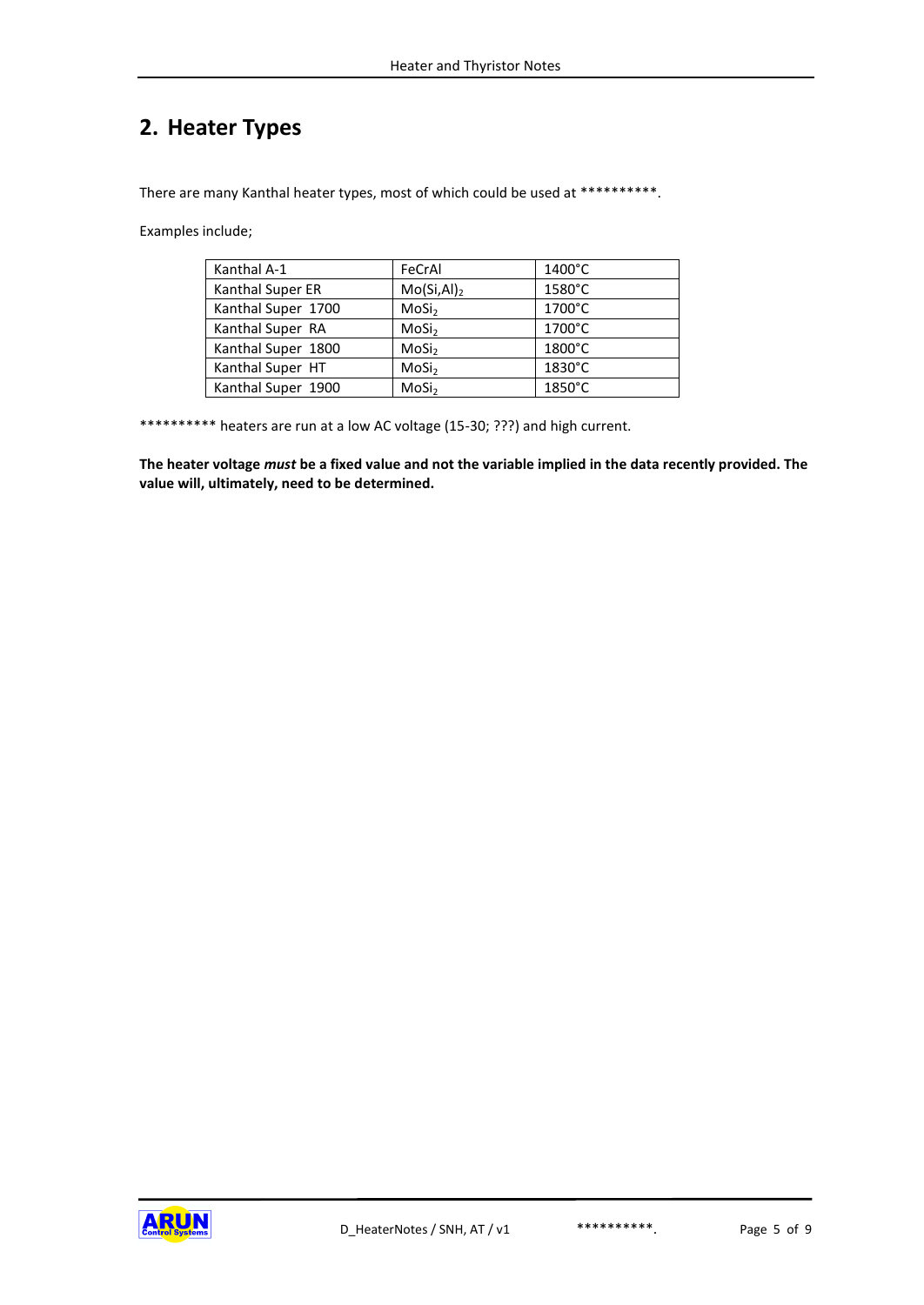## <span id="page-5-0"></span>**3. Heater Circuit**

#### <span id="page-5-1"></span>**3.1 Known Details**

Known facts are

| Mains Voltage      | 220Vac        |
|--------------------|---------------|
| Low Voltage Supply | 15-30Vac ???? |
| Max Load Current   | 125A          |

There is a large transformer in each control panel that must be used to step down the ac supply.

What is uncertain is the low voltage supply, described as 15-30Vac. It is not understood quite what this means.

A FIXED value is expected (e.g. 20Vac). If this is the case, the voltage will need to be determined.

If it truly is a sliding or changing value, a description of how this occurs and why will be required. The thyristor support personnel at Eurotherm, Siemens and AE Technology could not understand why the low voltage would be variable.

#### <span id="page-5-2"></span>**3.2 Calculated Power**

Maximum power depending on what the actual low voltage is;

| If the voltage is; | and max current is: | then power is; |  |
|--------------------|---------------------|----------------|--|
| 15Vac              | 125A                | 1875 W         |  |
| 20Vac              | 125A                | 2500 W         |  |
| 30Vac              | 125A                | 3750 W         |  |

This power is what is required to energise the heaters.

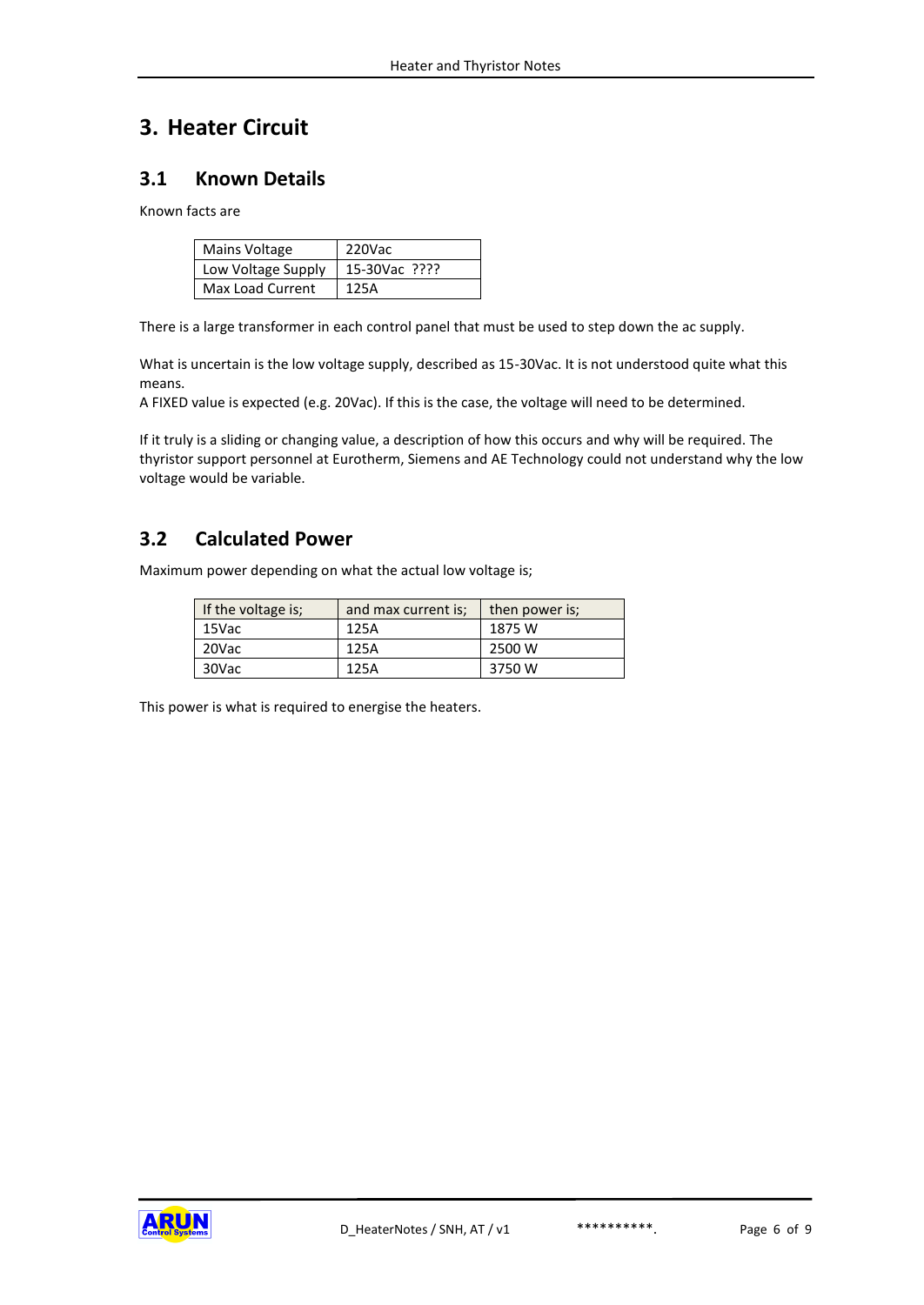## <span id="page-6-0"></span>**3.3 Assumed Circuit**



| <b>EPACK Thyristor</b> | Unit Price | 6 Thyristors |
|------------------------|------------|--------------|
| 125A                   | £ 724.00   | £4344.00     |

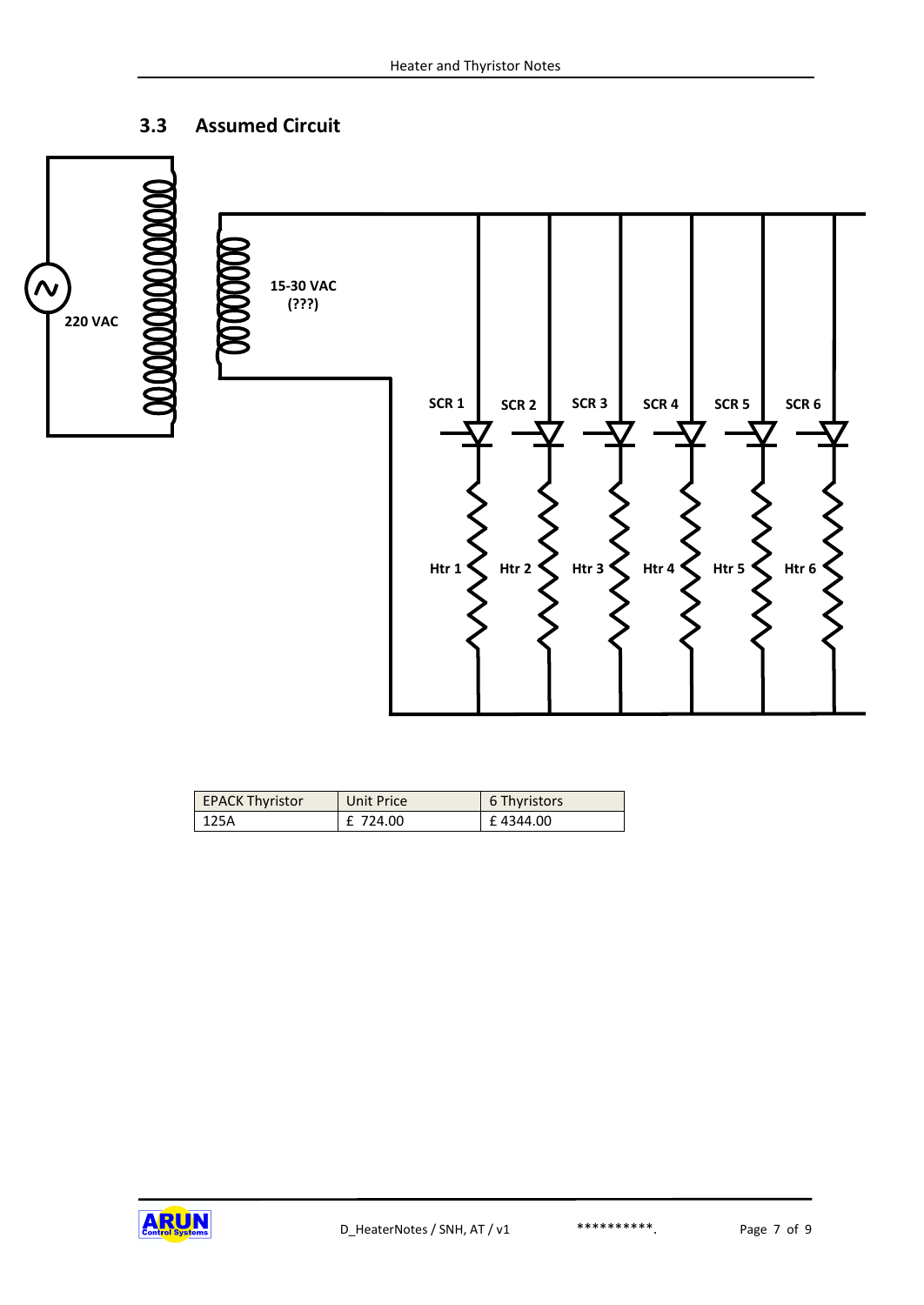### <span id="page-7-0"></span>**3.4 Alternate Circuit**



Using the previous power calculations (section [3.2\)](#page-5-2), we can calculate the thyristor rating with the new transformer layout

| If the power is: | and mains voltage is; | then Max current is: | therefore SCR Rating is; |
|------------------|-----------------------|----------------------|--------------------------|
| 1875 W           | 220 V                 | 8.5 A                | 16 A                     |
| 2500 W           | 220 V                 | 11.4 A               | 16 A                     |
| 3750 W           | 220 V                 | 17.0 A               | 32 A                     |

The new circuit would therefore require significantly smaller thyristors, which will be cheaper.

| <b>EPACK Thyristor</b> | Unit Price | 6 Thyristors |
|------------------------|------------|--------------|
| 16A                    | £ 352.00   | £ 2112.00    |
| 32A                    | £439.00    | £ 2637.00    |

#### <span id="page-7-1"></span>**3.5 Heat Dissipation**

The thyristors give off a certain amount of heat, depending on the load current. The larger the load current, the larger the heat sink mounted on the side of the thyristor unit.

As a general rule of thumb for this type of device, there are approx. 1.7W of energy (heat) per Amp of load current.